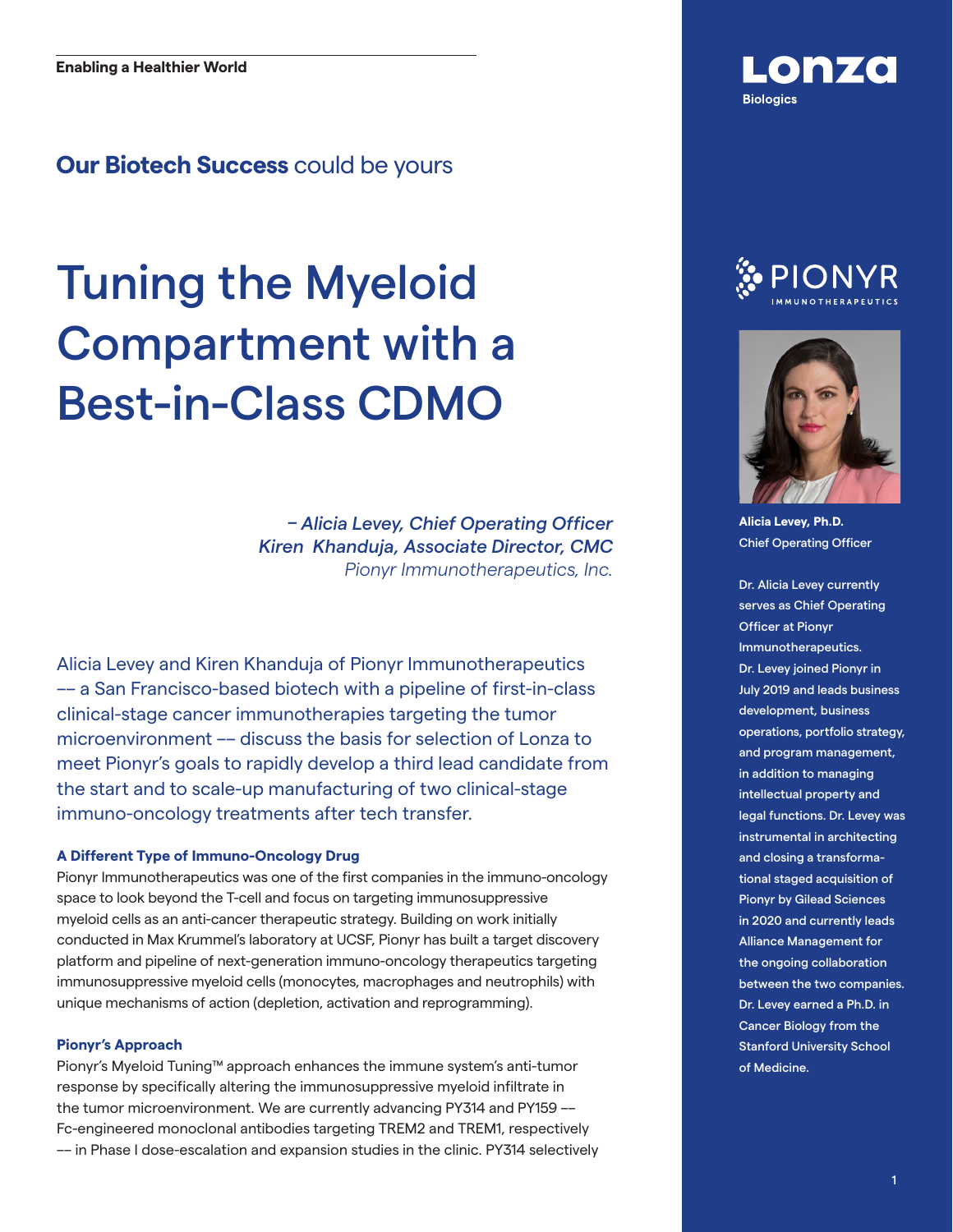depletes Tumor Associated Macrophages (TAMs) expressing TREM2, clearing a path for T-cells and pro-inflammatory myeloid cells to infiltrate the TME and destroy tumor cells. PY159 "re-programs" immunosuppressive monocytes, TAMs and TANs (Tumor Associated Neutrophils) to shift intracellular signaling to a pro-inflammatory state and subsequent further immune cell recruitment and tumor destruction.

Our third program, PY265, has a target and mechanism of action distinct from either PY314 and PY159 and is at the Development Candidate stage. We also continue to leverage our platform and deep expertise in the myeloid space to progress additional first-in-class programs at earlier

would really allow Pionyr to optimize our resources and remain lean.

Pionyr's Chief Technical Officer, Evan Greger, knew Lonza from relationships while at other companies, and his consequent familiarity with several Lonza sites and experience working with the company influenced a view of Lonza as one of the best providers in its class. Similar experience among several Pionyr board members was another important factor.

The internal team at Pionyr worked to ensure the company conducted a thorough CDMO selection process that considered both technical and business criteria. We initially

### **As a start-up company, we felt that a partnership with**  *"* **a single CDMO that has a fully integrated, end-to-end solution and strong technical capability would allow Pionyr to optimize our resources and remain lean. "**

development stages. Each of these therapies has the potential to be a transformational addition to the immunotherapy armamentarium due to their broad applicability in multiple tumor types and likely synergy with first-generation checkpoint inhibitors.

#### **Unifying to a Full-Service CDMO**

For our first two candidates, PY314 and PY159, Pionyr partnered with a Europe-based CDMO to produce Phase I material. This partner is excellent but does not currently have the capability to support projects through commercialization. We consequently focused on finding a best-in-class provider across the entire value chain from cell line development to commercialization, who could support our third pipeline project and also transfer our two assets already progressing through the clinic. As a startup company, we felt that a partnership with a single CDMO that has a fully integrated, end-to-end solution and strong technical capability evaluated CDMOs worldwide but quickly narrowed to providers in Europe because it would allow us to leverage our existing European network.

### **Lonza Stands Out in Evaluation Process**

Through our formal RFP process, Pionyr evaluated 13 different CDMOs using a scoring matrix, and Lonza scored highly. It has a strong footprint in Europe, as well as a global manufacturing network comprising large bioreactor capacity with scale-up capability, offering flexibility to adapt to market demand fluctuations.

For our internal experts, the conversations our team had with different Lonza SMEs across analytical and manufacturing (upstream / downstream drug substance and final drug product) areas stood out from other CDMOs –– not just hearing about Lonza's capabilities but also their thoughts on certain technical trends and how the company is responding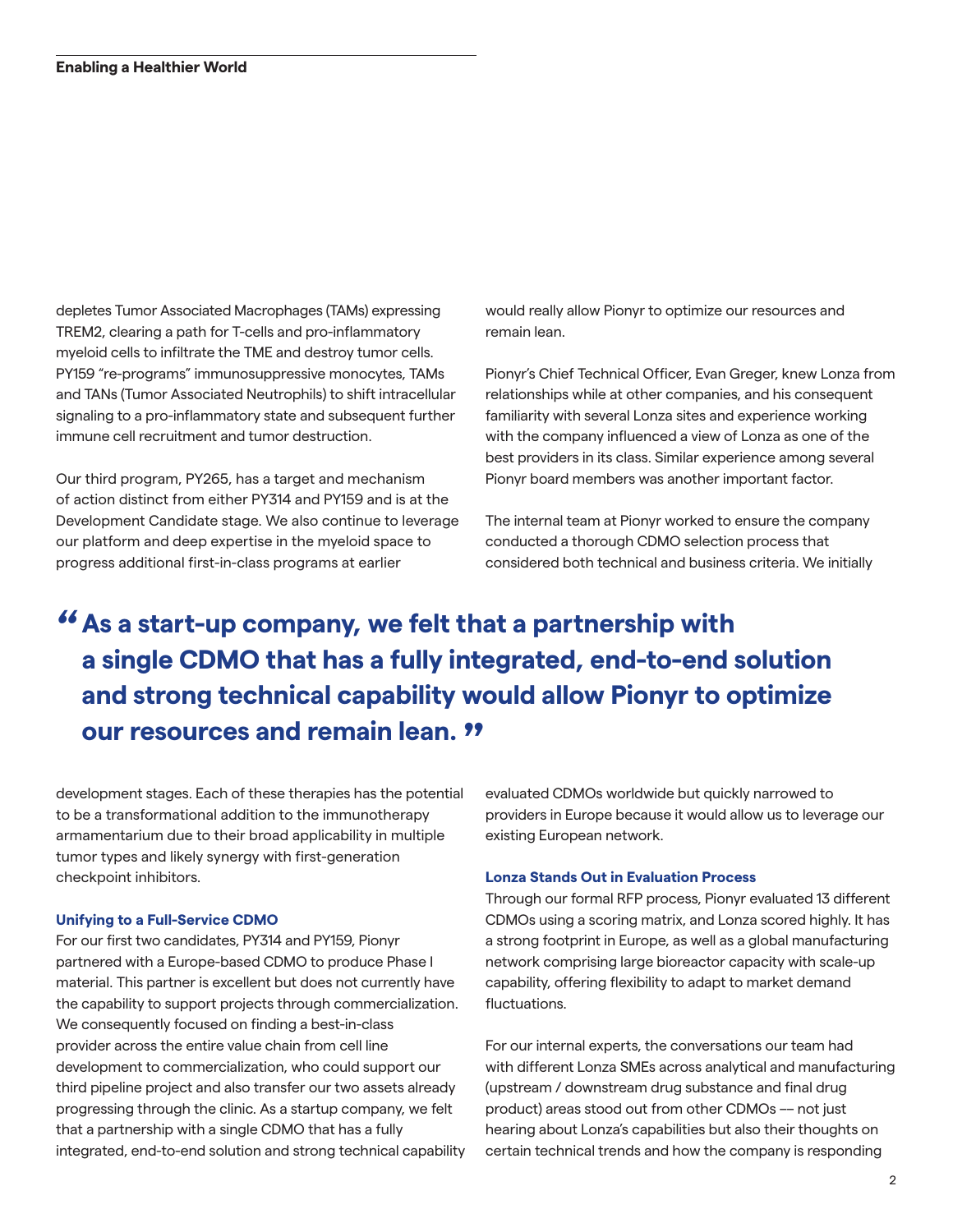and incorporating new technologies into its offering.

#### **De-risking the Manufacturing Process**

During the selection process, we were excited to learn that Lonza offered competitive pricing for its end-to-end offering, which made it clear that that Lonza could be an ideal partner for Pionyr. That, coupled with the company's experience, meant that Pionyr would be taking on less risk. We are a small company, so partnering with Lonza was a way to minimize manufacturing risk and shift the candidate development risk to where it should be, which is in the clinic itself.

The selection process happened to coincide with the COVID-19 pandemic and the travel restrictions it imposed, There was a camaraderie in the process –– as serious as the process is, the two teams laughed along the way, which made it an enjoyable experience for all concerned. And despite the depth and breadth that Lonza brought to the table, it was also helpful to have a single point of contact work with Pionyr through the entire proposal process, and that person is now our account manager, which provides continuity.

#### **Ideal Platform Alignment**

When we first sought a new CDMO partner, we were not yet sure if our third candidate would be fucosylated or afucosylated. The fact that Lonza has the ability to produce both was therefore an important factor. The candidate turned out to have an IgG1 format, which slotted perfectly into Lonza's

## **As serious as the process is, the two teams laughed along the**  *"* **way, which made it an enjoyable experience for all concerned. "**

which was an added challenge, but Lonza was well organized and provided informative virtual tours of its sites. They were willing to do this as many times as we requested and also connected our team with key business and technical leaders from the sites relevant to Pionyr. Lonza's teams comprised many people with a wide range of expertise, so they were able to answer all the questions we had. They were also very responsive, turning documents around and providing answers to our questions quickly.

### **Understanding and Listening**

Overall, Lonza recognized that we needed a detailed understanding of its capabilities and the different sites to determine if it was truly a good fit. There was also an appreciation and recognition that Pionyr is a small but growing biotech with certain needs and the ability to tolerate some risks but not others, particularly with respect to manufacturing.

Just as importantly, Lonza was open and candid about the areas where they could be more flexible and less flexible.

Light Path technical platform –– a great plus for Pionyr when we evaluated the entire proposal from start to finish because we knew we could leverage this platform from cell line development to IND.

The initial collaboration with Lonza aims to bring PY265 –– directed against an undisclosed novel Myeloid Tuning™ target –– into clinical development. Lonza is providing cell line development, process development, supply chain simplification and de-risking, as well as drug substance and drug product manufacturing. Another key indicator of Lonza's flexibility is its tailoring of the cell line development program to accommodate the specific needs of Pionyr. The cGMP batches of drug substance and drug product are expected to be completed in 2022.

We started the program in April 2021. By the end of November, things were progressing according to the project plan. There are points where we need to really align and pay close attention, but everything is going well and we are already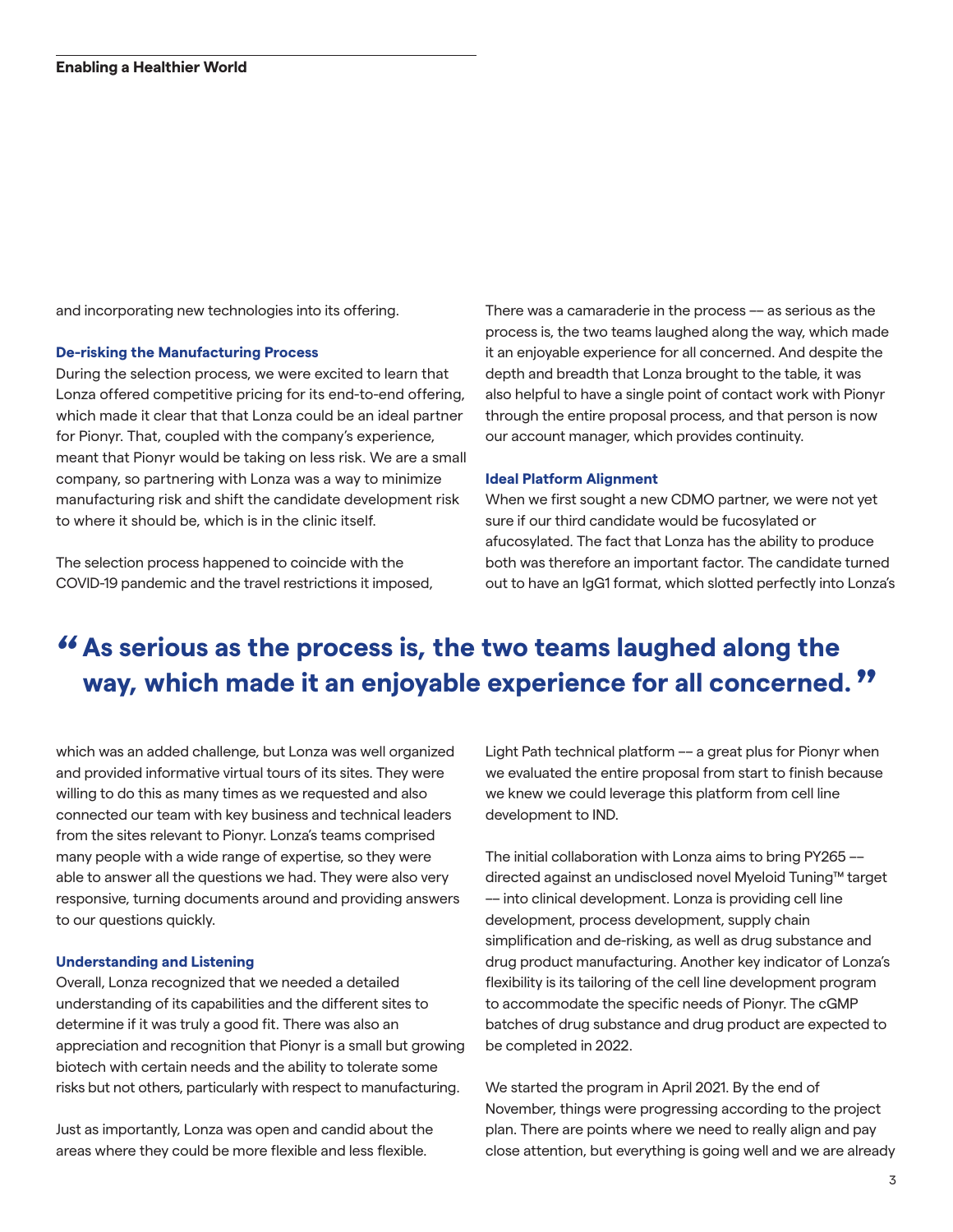benefiting from the strength of Lonza's platform technology, which is enabling a fast path to IND.

### **Well-Structured and Enjoyable Collaboration**

Lonza has a strong framework for our interactions throughout the project process. We have a biweekly joint project team meeting that has CMC representation, as well as different team members within our organization that interface with Lonza, such as toxicology, protein sciences and bioanalytical.

On alternate weeks, we have a one-on-one with our project manager that includes project management and technical representation. Lonza also brings in other SMEs for brainstorming sessions if we have technical questions, if we need to alter the scope of work, or if any other opportunities arise. Lonza has exceeded our expectations in terms of technical depth, but has also been extremely receptive to our ideas and flexible in its approach.

Fundamentally, sticking to the timeline is one of the biggest priorities for Pionyr, and Lonza has aligned their approach with this need. There are always some hiccups in any project, but everything has moved forward without any impact on the timeline. A big part of that is the problem-solving capabilities within the Lonza team, which enables them to stay on task and move things forward.

We hope to have all three of our programs at Lonza by the end of 2022. If things go well in the clinic, we will advance all three to commercialization, with plans to leverage Lonza's

### **We are already benefitting from the strength of Lonza's**  *"* **platform technology, which is enabling a fast path to IND. "**

The mix of formal and informal interaction is beneficial in terms of keeping our project on track. From this point of view, it is also helpful that Lonza has a stable team and there is a great deal of personnel continuity.

Pionyr is also currently in discussions with Lonza about our two assets that are moving toward Phase II, evaluating how they will fit into Lonza's network. We are conscious that we are bringing in cell lines and analytical methods that were developed elsewhere, but so far there have been focused, productive discussions on strategy and the different approaches necessary from commercial and network flexibility perspectives.

#### **More Flexible Than Most Realize**

As a large CDMO, people tend to expect Lonza to be inflexible, but this has not been our experience. The adaptability and openness we have witnessed is what you would expect from an agile provider. The team at Pionyr has enjoyed the process.

network and expertise to scale from development to commercial production using processes that are well-defined, scalable and robust.

### **Advice to Small Biotechs**

As a small biotech, one of the most important goals when selecting a CDMO partner is to choose one that will not introduce any upstream risk. The risk should not be in manufacturing –– it should be in the clinic. From a technical perspective, the CDMO has to have a demonstrated history of success, combined with the expertise and capacity relevant to the program of interest. The ideal scenario is to work with a CDMO that is well-versed in the development lifecycle and positioned to support smaller biotechs from cell line development through commercialization. At the same time, it is important to be sure to select a CDMO that understands the unique needs and perspectives of small companies, and one that is willing to listen and collaborate.